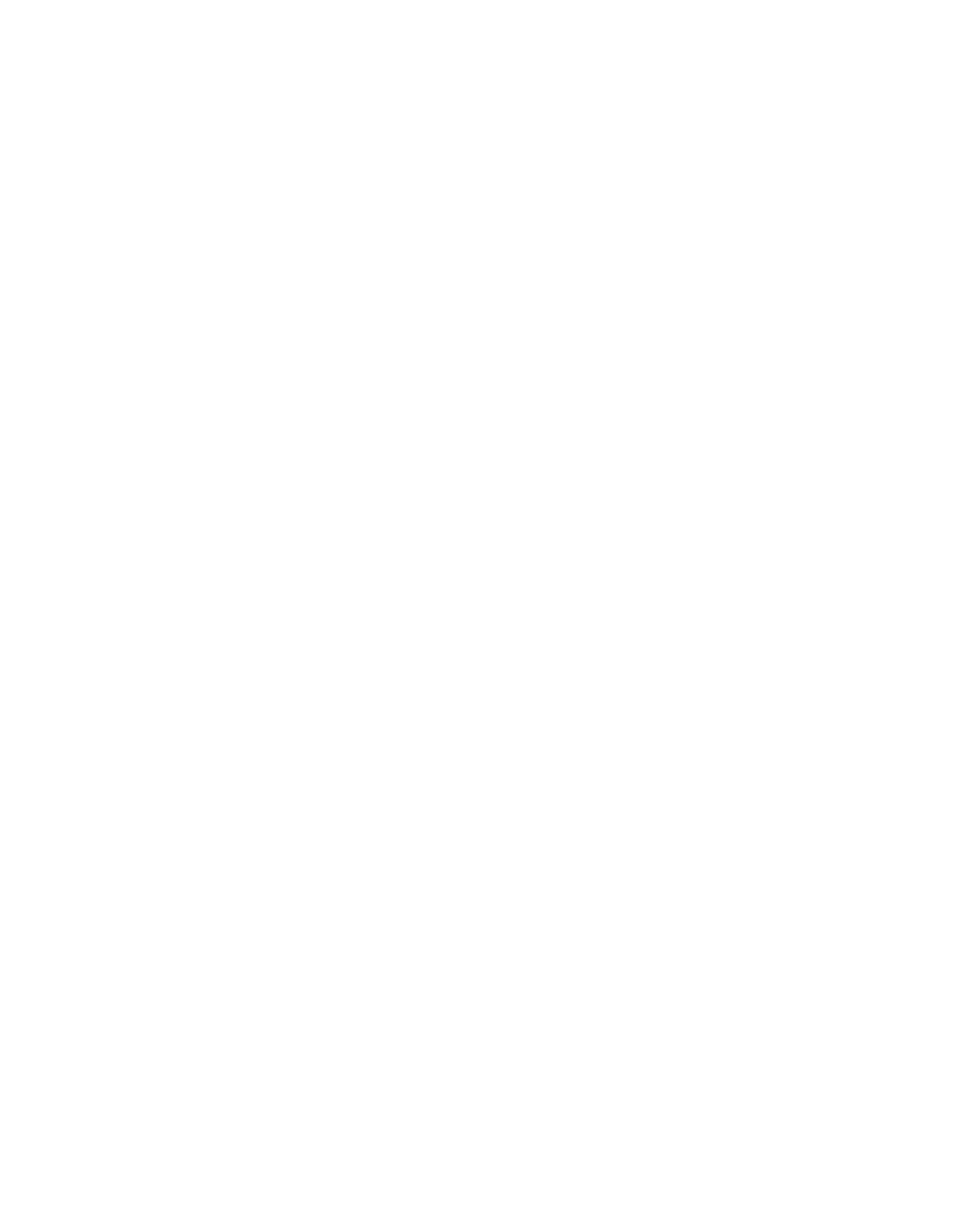

### **Foreword**

Sitting in the General Assembly Hall in 2015, when the States Members of the United Nations adopted the 2030 Agenda for Sustainable Development, it was clear to me that the Agenda would be the compass for the International Trade Centre (ITC). Why? Because Member States had made international trade an engine for inclusive economic growth, job creation, poverty reduction and sustainable development, and because they had agreed to give particular attention to providing trade-related capacity-building assistance to developing countries, in particular the poorest and weakest. The 2030 Agenda is the agenda of ITC.

As the joint trade development agency of the United Nations and the World Trade Organization, we support Member States to capitalize on "good trade", i.e. trade that is: (a) more inclusive, with a focus on micro, small and medium-sized enterprises, as well as young and women entrepreneurs; (b) more sustainable and that supports more sustainable production and consumption; and (c) more responsive and that taps into new, regional, South-South and digital trade routes. We will continue to bring about change by working to improve the environment and policies of businesses, to build the capacity of trade and investment support institutions, and to give direct support to micro, small and medium-sized enterprises to help them to trade. We have organized our support around six thematic focus areas, described in our strategic plan for the period 2018–2021, which maps all of our initiatives to specific Sustainable Development Goals and sets concrete, measurable targets for the period of the plan. I believe that these are essential ingredients in achieving results and impacts.

Putting people at the centre of our interventions is critical to achieving the Goals, and with more than 80 per cent of our support being delivered to the most vulnerable economies – least developed countries, sub-Saharan Africa, landlocked developing countries, small island developing States, fragile and post-conflict States – I feel confident that we are doing this. From the Ethiopian coffee producer, to the community-based tourist guide in Myanmar, the young information technology entrepreneur in the refugee camp of Dadaab, Kenya, the start-ups in the Gambia, the women artisans in Burkina Faso, the coconut farmers in the Caribbean, the saffron producers in Afghanistan and the cocoa producers in Fiji, I pride myself in knowing the faces of the people whom we support. I have heard their stories and their aspirations: they are my inspiration.

There are challenges. Trade conflicts, geopolitical tensions, economic slowdown, growing inequalities, the impact of climate change and socioeconomic fragility are on the rise. Mitigating those risks will require more active global cooperation, greater solidarity, inclusion and dialogue. These will be my guiding principles.

ITC is ready to adapt and change. Central to this will be innovation. From the SheTrades initiative, which aims to connect 3 million women to international markets by 2021, to the SME Trade Academy, which provides online training to thousands of young entrepreneurs around the world, to the helpmetrade.org online platform, which supplies trade and market intelligence free of charge to millions of micro, small and medium-sized enterprises around the world, ITC takes advantage of technology to scale its outreach. We will keep investing in improving our agility, effectiveness and efficiency. In 2020, we will keep investing in becoming leaner, carbon neutral and more diverse, while taking additional steps to achieve full gender parity by 2021.

This plan for 2020 builds on the achievements of ITC to make trade work for all. It is ambitious in terms of achieving more results and increasing our contribution to achieving the Goals. Our recent journey gives me confidence that we are on the right path.

> (*Signed*) Arancha **González** Executive Director, International Trade Centre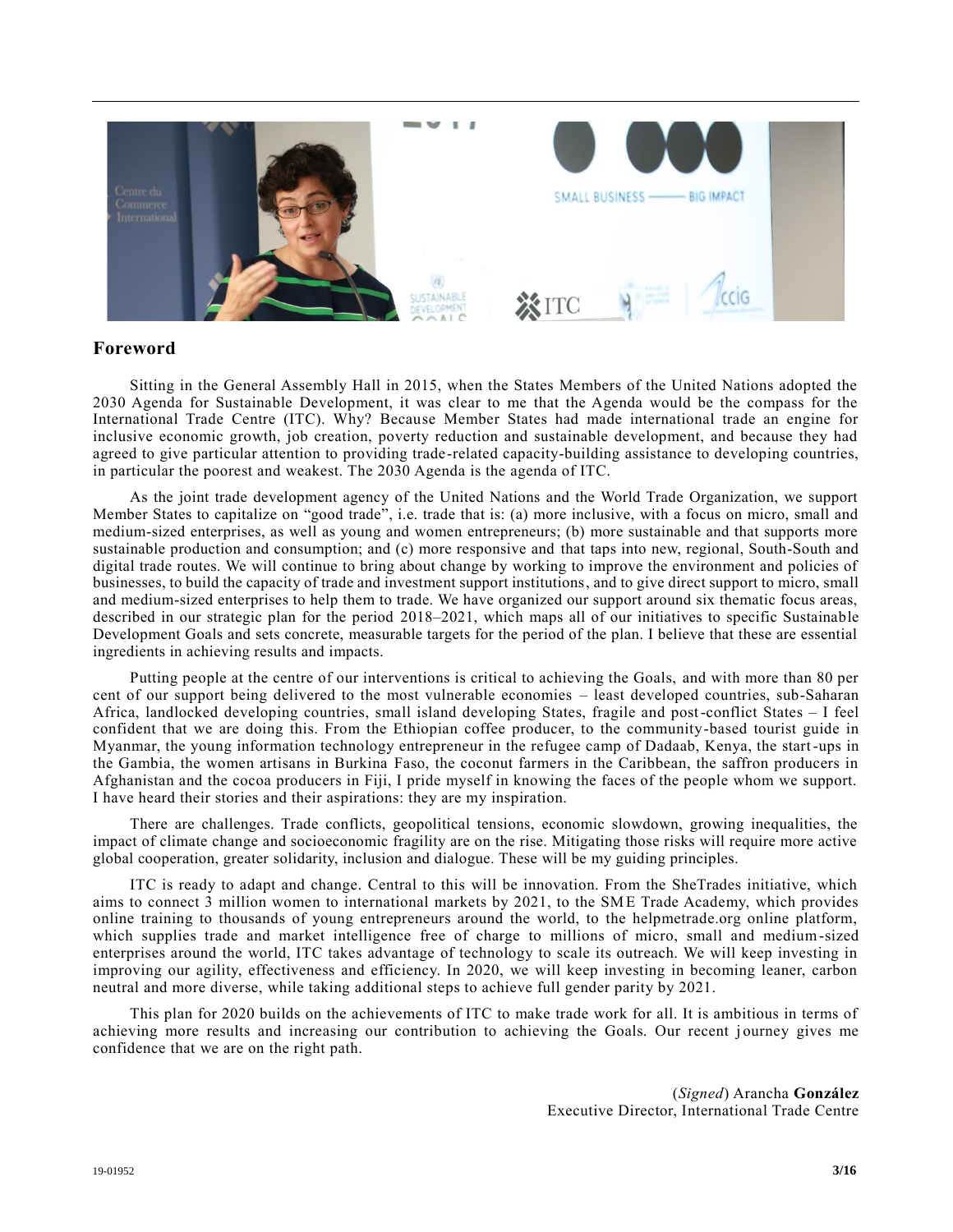# **Overall orientation**

### **Mandates and background**

- 13.1 The International Trade Centre (ITC) is responsible for the business aspects of trade development, as the joint technical cooperation agency of the United Nations and the World Trade Organization (WTO). The mandate derives from the priorities established by the contracting parties to the General Agreement on Tariffs and Trade (GATT) on 19 March 1964 and the General Assembly on 12 December 1967 (Assembly resolution 2297 (XXII)). Since 1 January 1968, ITC has operated under the joint auspices of GATT/WTO and the United Nations. In its resolution 1819/LV of 9 August 1973, the Economic and Social Council reaffirmed the Centre's mandate as the focal point for technical assistance and cooperation activities for trade promotion within the United Nations system of assistance for developing countries.
- 13.2 In 2015, in the 2030 Agenda for Sustainable Development, Member States explicitly recognized trade as a key engine for sustainable and inclusive economic growth and poverty eradication. Under Sustainable Development Goal 8, to promote sustained, inclusive and sustainable econ omic growth, full and productive employment and decent work for all, the 2030 Agenda includes an increase in Aid for Trade support as a specific target. An open, rules-based, transparent and fair-trading system is also a key contributor to peaceful international collaboration. In its resolution [73/219,](https://undocs.org/en/A/RES/73/219) the General Assembly reiterated the importance of international trade for development.
- 13.3 That recognition underlines the relevance of the mandate of ITC today. Inclusive and sustainable trade not only accelerates growth and development, but also reduces inequalities and enables the least developed countries to move towards the level of their more advanced counterparts.

# **Alignment with the Charter of the United Nations, the Sustainable Development Goals and other transformative agendas**

- 13.4 The mandates of ITC guide it in producing the respective deliverables, which contribute to the attainment of the objective. The objective is aligned with the Organization's purpose to achieve international cooperation in solving international problems of an economic, social, cultural, or humanitarian character, and in promoting and encouraging respect for human rights and for fundamental freedoms for all without distinction as to race, sex, language, or religion, as stipulated in Article 1 of the Charter of the United Nations. In the context of the 2030 Agenda for Sustainable Development, the purposes stipulated in Article 1 of the Charter are embodied by the Sustainable Development Goals. The objective, and therefore the deliverables, is aligned with a number of Sustainable Development Goals, as reflected in paragraph 13.18.
- 13.5 The objective of ITC is also aligned with the Istanbul Programme of Action for the Least Developed Countries for the Decade 2011–2020, the Mauritius Strategy for the Further Implementation of the Programme of Action for the Sustainable Development of Small Island Developing States, the SIDS Accelerated Modalities of Action (SAMOA) Pathway (Samoa Pathway), the Sendai Framework for Disaster Risk Reduction, the Vienna Programme of Action for Landlocked Developing Countries for the Decade 2014–2024, the Addis Ababa Action Agenda of the Third International Conference on Financing for Development, the Monterrey Consensus of the International Conference on Financing for Development, Agenda 2063 of the African Union, the Beijing Declaration and Platform for Action, the Global Compact for Safe, Orderly and Regular Migration, the Amman Youth Declaration on Youth, Peace and Security, the "sustaining peace" agenda, and the results of the twenty-fourth and previous sessions of the Conference of the Parties to the United Nations Framework Convention on Climate Change.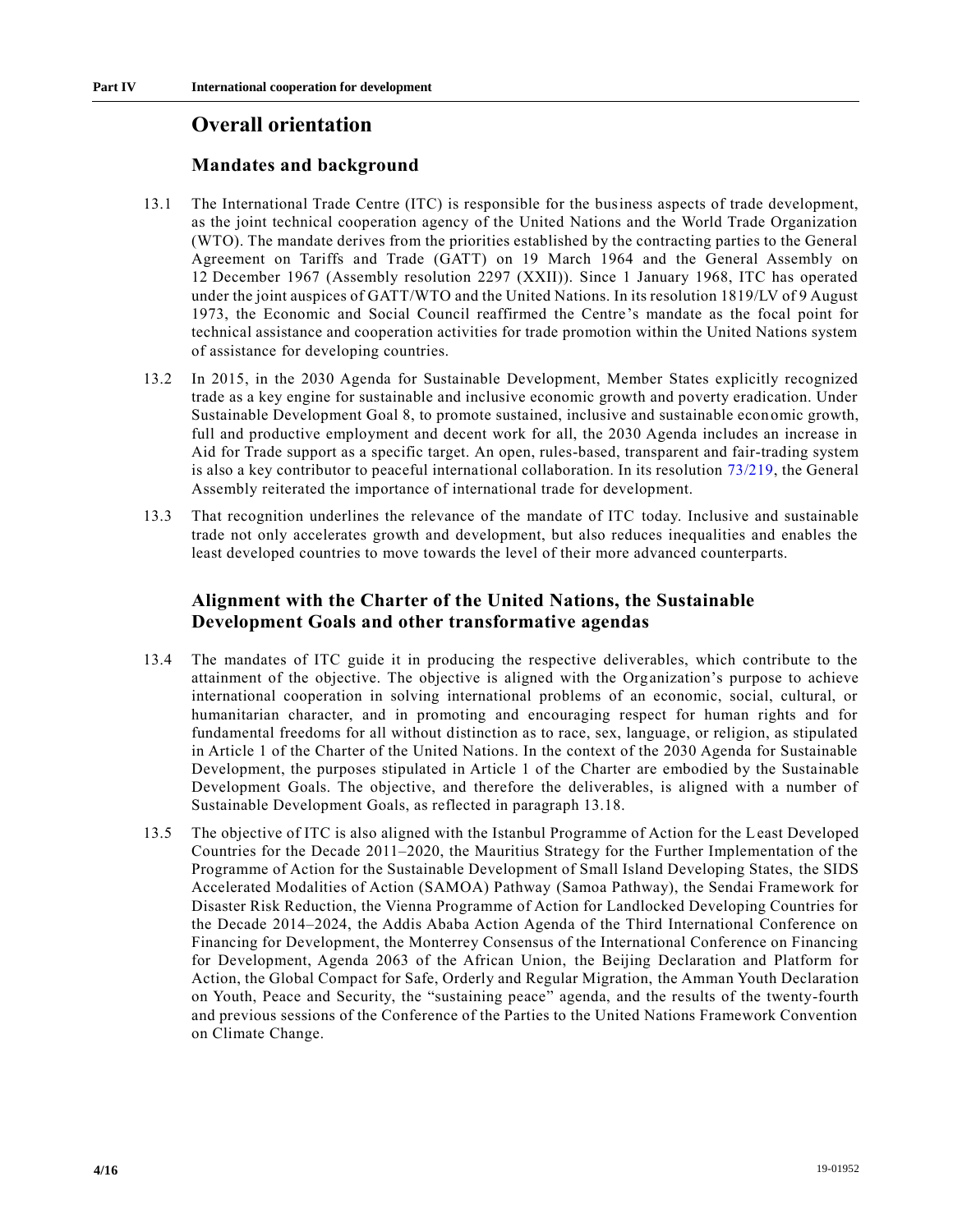### **Recent developments**

13.6 In 2018, global growth decelerated, as trade and investment slowed, in no small part owing to the risks posed by unilateral trade actions and the tightening of monetary policies in large developed markets. Political instabilities, conflicts, natural disasters and ongoing climate change all presented threats to the economic growth and prosperity of the vast majority of the world 's population. In-country inequalities fuelled discontent and affected political stability in many parts of the world. On the other hand, advancements in digital technologies and the development of more sustainable production and consumption patterns created new opportunities in the green and blue economies. Countries continued to benefit from the creation of policy, strategy and business support frameworks that facilitated inclusive trade, strengthened regional integration and South-South trade and investment, enabled innovation, and sped up the adoption of new technologies, all in order to accelerate their improvements in international competitiveness and boost their capacity to trade.

### **Strategy and external factors for 2020**

- 13.7 Formal and informal micro, small and medium-sized enterprises account for the majority of jobs in any country. Those enterprises also tend to be the main income providers and distributors for the vulnerable sections of the workforce, such as women, young people and people from poorer households, and are sometimes the only employment source in rural areas. When internationally competitive, those enterprises are more productive, pay higher wages, fuel economic growth, increase employment opportunities and improve livelihoods. Empowering such enterprises to participate in international trade is a key ingredient in ensuring that no one is left behind.
- 13.8 ITC raises the international competitiveness of micro, small and medium-sized enterprises in close collaboration with national and regional partners, through technical assistance at three levels: (a) enterprise-level support, for example to increase productive capacity, product or services quality, innovation and marketing skills; (b) assistance to regional and national trade and investment support institutions to strengthen the services that they offer to those enterprises; and (c) support to improve trade-related policies, strategies and the business environment, with input from the business sector. All three avenues are supported by the provision by ITC of transparent, global, public trade and market information.
- 13.9 Following a year of consultations with its constituencies, ITC launched its new strategic plan for the period 2018–2021. The plan sets forth the priorities and approach of ITC for the period, with an even stronger focus on trade benefits for the base of the pyramid – namely, enterprises owned by women and young people, sustainable production and consumption – as well as on sectors with high potential for employment creation and inclusive growth, such as agribusiness, crafts, textiles and clothing, the green economy and services. The plan includes targets to improve the competitiveness of at least 15,000 micro, small and medium-sized enterprises annually, connecting 3 million women to markets and catalysing investment deals worth \$100 million by 2021. At least 45 per cent of the enterprises that benefit from ITC should be female-owned or female-operated. ITC is set to deliver at least 80 per cent of its country-level assistance to least developed countries, small island developing States, small vulnerable economies, post-conflict and fragile States and sub-Saharan Africa.
- 13.10 With regard to the external factors, the overall plan for 2020 is based on the following planning assumptions:
	- (a) The budgets of the key government partners of ITC for development assistance will remain stable, resulting in a stable voluntary funding situation for ITC;
	- (b) The exchange rate fluctuations and the timing of financial contributions will not have an adverse impact on ITC operations;
	- (c) The ITC project pipeline will come on stream as planned, and ongoing large projects, many of which are focused on vulnerable countries, will suffer no significant delays in implementation owing to force majeure.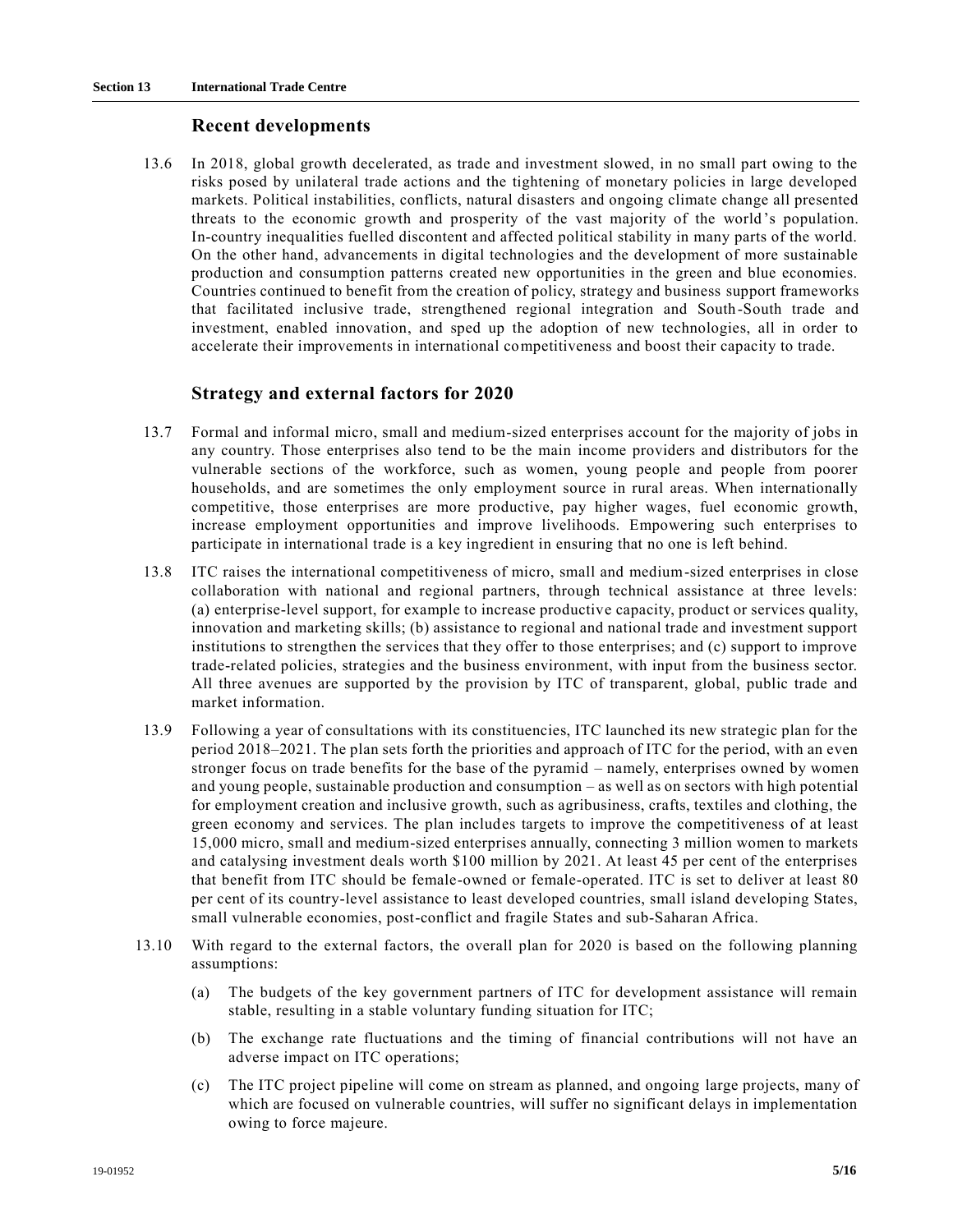#### **Part IV International cooperation for development**

- 13.11 ITC integrates a gender perspective in its operational activities, deliverables and results, as appropriate. For example, it is maintaining its target for at least 45 per cent of its final beneficiaries to be micro, small and medium-sized enterprises that are owned, operated or managed by women. As mentioned in the highlighted result for 2018, in addition to mainstreaming gender objectives into all its initiatives, ITC developed a specific programme – SheTrades – that is focused entirely on empowering women economically through trade. ITC will continue to develop new deliverables to address gender and other cross-cutting themes, for example "SheTrades Outlook", a new tool to help to assess, monitor and improve the support that institutional ecosystems offer to strengthen women 's participation in international trade.
- 13.12 With regard to cooperation with other entities, ITC will maintain collaboration and expand on its partnerships with academia, the private sector and other international development organizations. Furthermore, ITC will continue to contribute to the implementation of WTO ministerial declaratio ns, in particular the Agreement on Trade Facilitation.
- 13.13 With regard to inter-agency coordination and liaison, ITC will continue to work closely with other United Nations agencies, including through membership in the United Nations Sustainable Development Group and United Nations country teams. ITC will adjust its operations to the new United Nations Development Assistance Framework and fully support the "One United Nations" approach. Examples of the collaboration of ITC with United Nations organizations include: (a) working jointly with the World Tourism Organization on building the tourism sector in Myanmar; (b) working with the Food and Agriculture Organization of the United Nations on agricultural value chains; and (c) working with the International Organization for Migration on cross-border trade in States members of the Common Market for Eastern and Southern Africa.

# **Evaluation activities**

- 13.14 The following evaluations and self-evaluations completed in 2018 have guided the programme plan for 2020:
	- (a) Office of Internal Oversight Services evaluation: triennial review on the implementation of the recommendations from the programme evaluation of ITC [\(E/AC.51/2018/8\)](https://undocs.org/en/E/AC.51/2018/8);
	- (b) Self-evaluations conducted by the ITC Independent Evaluation Unit:
		- (i) 2018 annual evaluation synthesis report (meta-evaluation of 2017 evaluation findings);
		- (ii) Self-evaluation of the programme on non-tariff measures;
		- (iii) Self-evaluation of the certified trade advisers programme;
		- (iv) Final self-evaluation of the "Pashmina" enhancement and trade support project.
- 13.15 The findings of the evaluations and self-evaluations referenced in paragraph 13.14 above have been taken into account for the programme plan for 2020. As in previous years, the evaluations confirmed the relevance of ITC projects in the view of partner countries' Governments and beneficiaries. They also confirmed the holistic approach of ITC, namely, to target enterprises, business support organizations and policymakers simultaneously as agents of change to benefit the competitiveness of micro, small and medium-sized enterprises. The evaluations underlined the importance of creating more space for innovation, risk and contingency planning in implementation. Recommendations included that project designers and managers deepen their appreciation of local conditions, capacities, motivations and the relationships between partners and beneficiaries in order to ensure the sustainability of results. Institutional capacity-building, in particular of weak organizations in vulnerable economies, requires support over multiple years. In response, ITC will expand its country presence in longer-term, larger initiatives, work even closer with local implementing partners and pursue more flexibility in implementation with its voluntary funders.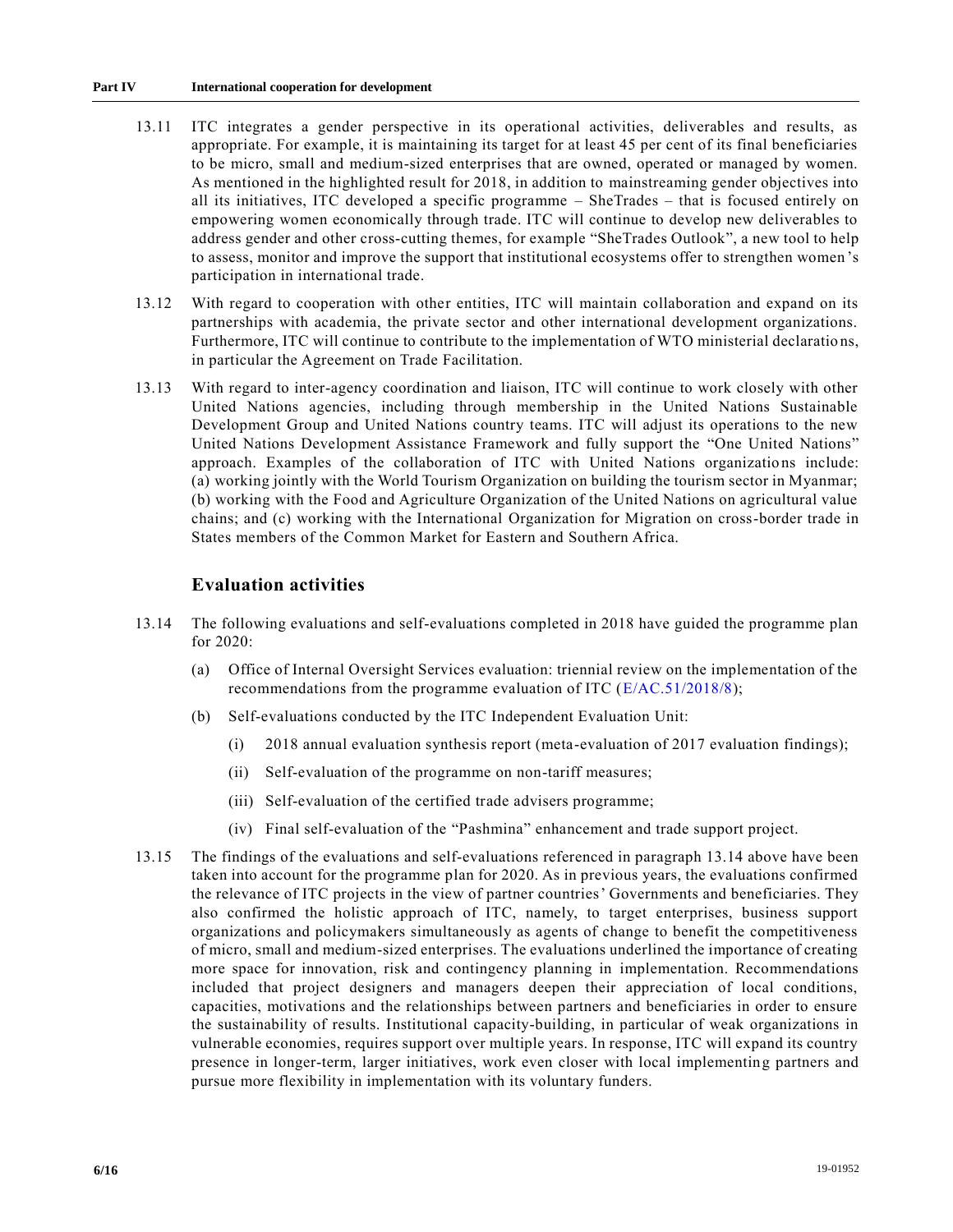- 13.16 The following self-evaluations are planned for 2020:
	- (a) 2020 annual evaluation synthesis report (meta-evaluation of the 2019 evaluation findings);
	- (b) One corporate self-evaluation;
	- (c) One self-evaluation of an ITC programmatic approach;
	- (d) Two large project self-evaluations.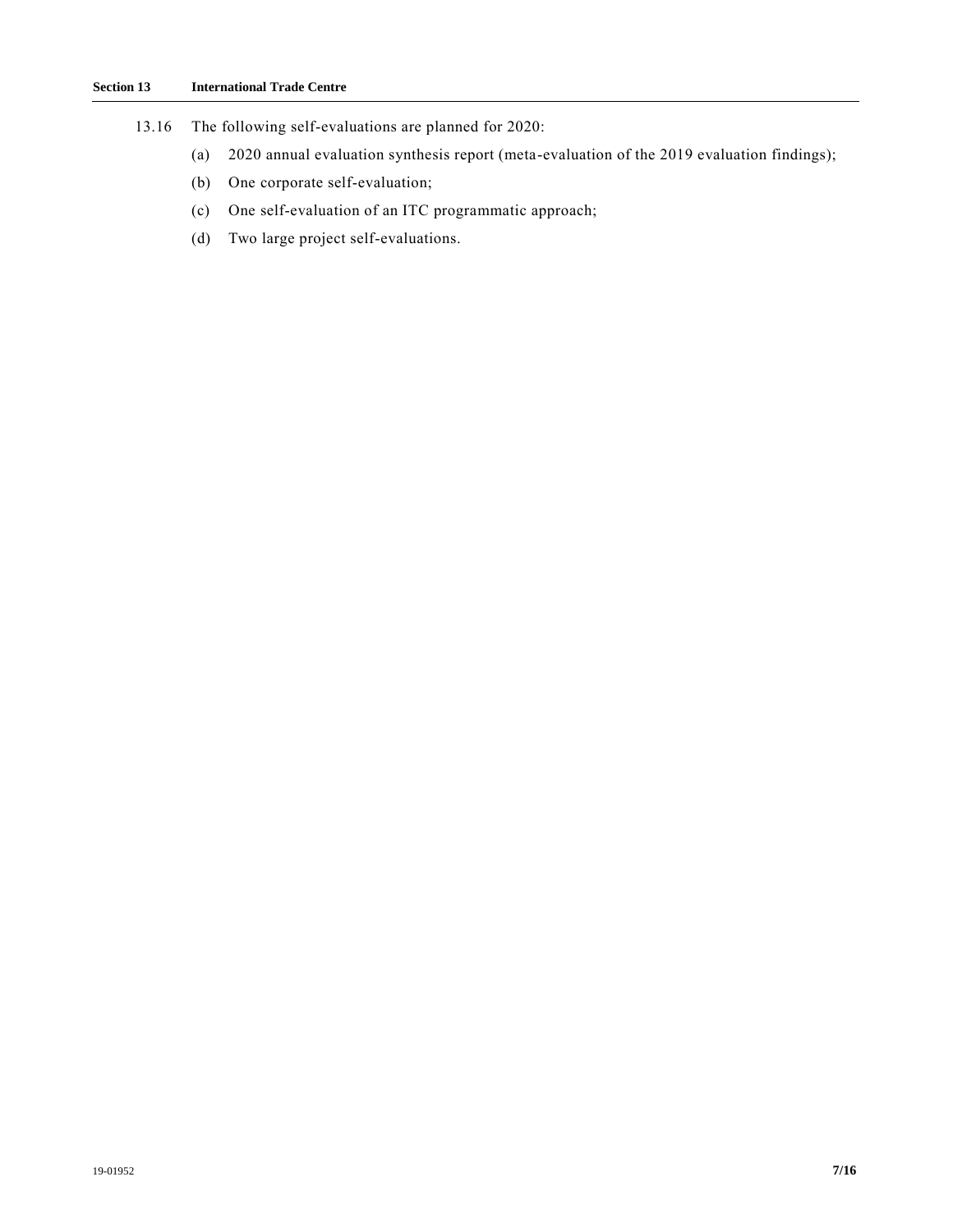# **A. Proposed programme plan for 2020 and programme performance for 2018**

# **Programme of work**



# **Subprogramme 6 Operational aspects of trade promotion and export development**

# **1. Objective**

13.17 The objective, to which this subprogramme contributes, is to increase the international competitiveness of micro, small and medium-sized enterprises in developing countries, especially least developed countries and countries with economies in transition, for inclusive and sustainable growth and development through trade.

# **2. Alignment with the Sustainable Development Goals**

13.18 The objective is aligned with Sustainable Development Goal 1 (End poverty in all its forms, everywhere), Goal 2 (End hunger, achieve food security and improved nutrition and promote sustainable agriculture), Goal 4 (Ensure inclusive and equitable quality education and promote lifelong learning opportunities for all), Goal 5 (Achieve gender equality and empower all women and girls), Goal 8 (Promote sustained, inclusive and sustainable economic growth, full and productive employment and decent work for all), Goal 9 (Build resilient infrastructure, promote inclusive and sustainable industrialization and foster innovation), Goal 10 (Reduce inequality within and among countries), Goal 12 (Ensure sustainable consumption and production patterns), Goal 16 (Promote peaceful and inclusive societies for sustainable development, provide access to justice for all and build effective, accountable and inclusive institutions at all levels) and Goal 17 ( Strengthen the means of implementation and revitalize the Global Partnership for Sustainable Development).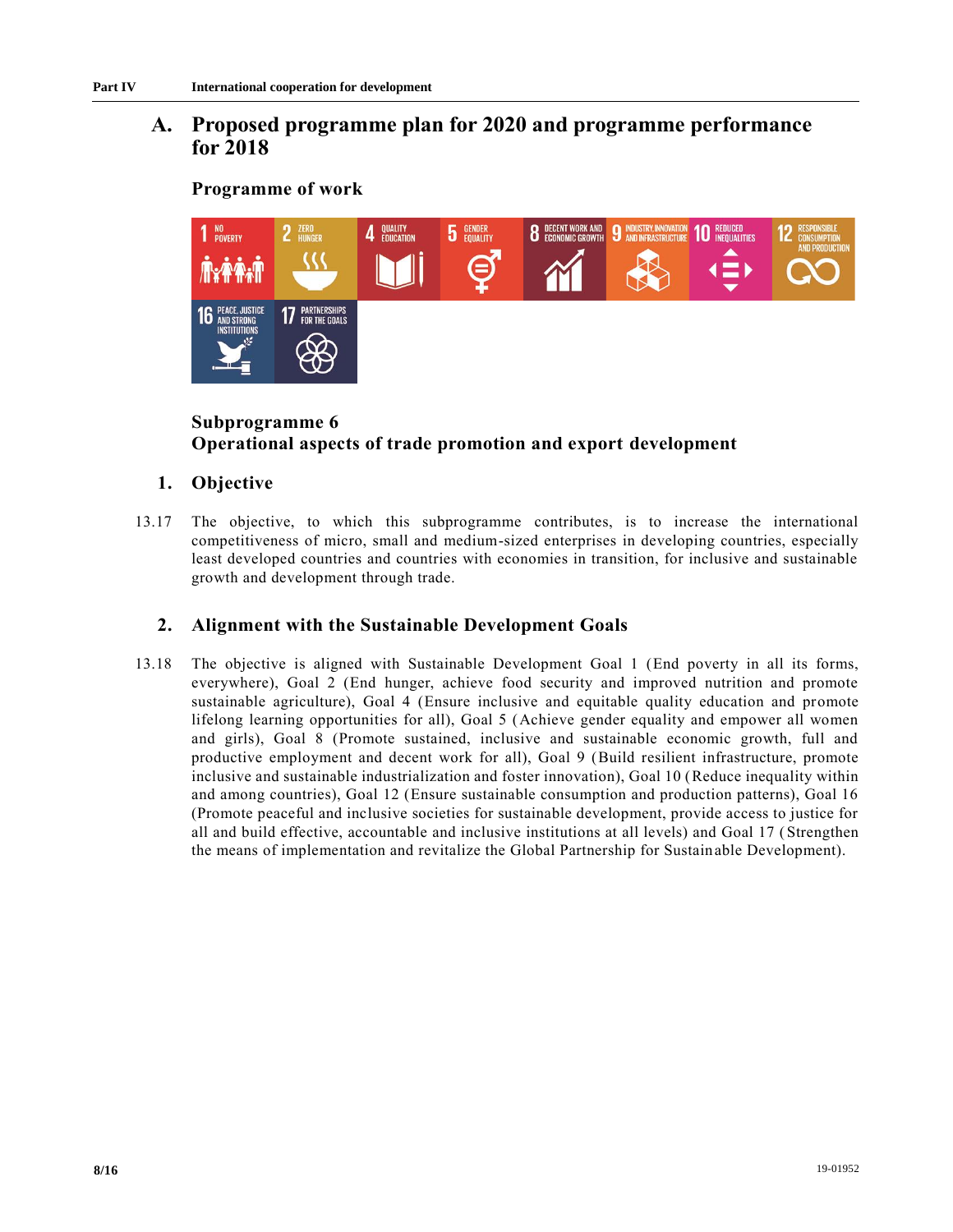## **3. Highlighted result in 2018**

#### **SheTrades: on target to achieve 3 million women economically empowered through trade by 2021**

In 2018, as part of its flagship initiative SheTrades, ITC trained nearly 4,000 women entrepreneurs to overcome obstacles and challenges to trade and successfully matched more than 600 women-owned businesses with buyers and investors through business-generation activities.

#### *Result and evidence*

The deliverable contributed to the result, which is increased economic empowerment of women, in support of Member States' achievement of Goals 5 and 8. The increased competitiveness of women-owned enterprises leads to increased participation in trade and brings about



growth, income and employment opportunities. An illustrative example is the SheTrades entrepreneur Chiedza Makonnen, the founder of a Ghanaian fashion brand. Like many other beneficiaries of the initiative, Ms. Makonnen was able to enter the European market and expand her footprint in the American market, enabling her to increase her annual revenue by 300 per cent and her workforce by 27 employees. She also increased her procurement of fabrics, which are produced mainly in Africa by women artisans working in impoverished areas.

Evidence of the result includes documented business leads to the value of \$19 million for the women entrepreneurs who participated in the 2018 SheTrades global event, as well as trade fairs and business-to-business matchmaking events. To date, the initiative has leveraged commitments by companies and institutions in more than 40 countries to connect a total of 1.1 million women to markets, and is on target to connect 3 million women to markets by 2021. Specific partner pledges, such as facilitating access for women-owned enterprises to corporate procurement and finance, are monitored through feedback from enterprises and regular surveys of the pledging institutions.

The result demonstrates progress made in 2018 towards the collective attainment of the objective.

13.19 A planned result for 2018, which is improved international competitiveness of enterprises, as referred to in the proposed programme budget for the biennium 2018–2019, was achieved, as evidenced by the more than 15,000 enterprises that changed their business operations for increased international competitiveness and the nearly 4,000 enterprises that transacted international business as a result of ITC support.

### **4. Highlighted planned result for 2020**

#### **The Gambia invests in jobs for young people through entrepreneurship and trade**

Sub-Saharan Africa is the only region where the youth population is still growing. The development of the region depends on investment in its young population, as those young people who are without adequate knowledge, skills, jobs and income are at risk of insecurity, poverty and irregular migration. In 2018, ITC scaled up its youth and trade programme in the Gambia, helping it to launch a new five -year road map to spur youth entrepreneurship and participation in the job market.

#### *Challenge and response*

The challenge was to support the Gambia in tackling the root causes of youth unemployment and competitive market constraints, which are at the heart of irregular migration, and to address the gaps in young people 's skills, knowledge and opportunities identified through an ITC competitiveness survey on small and medium-sized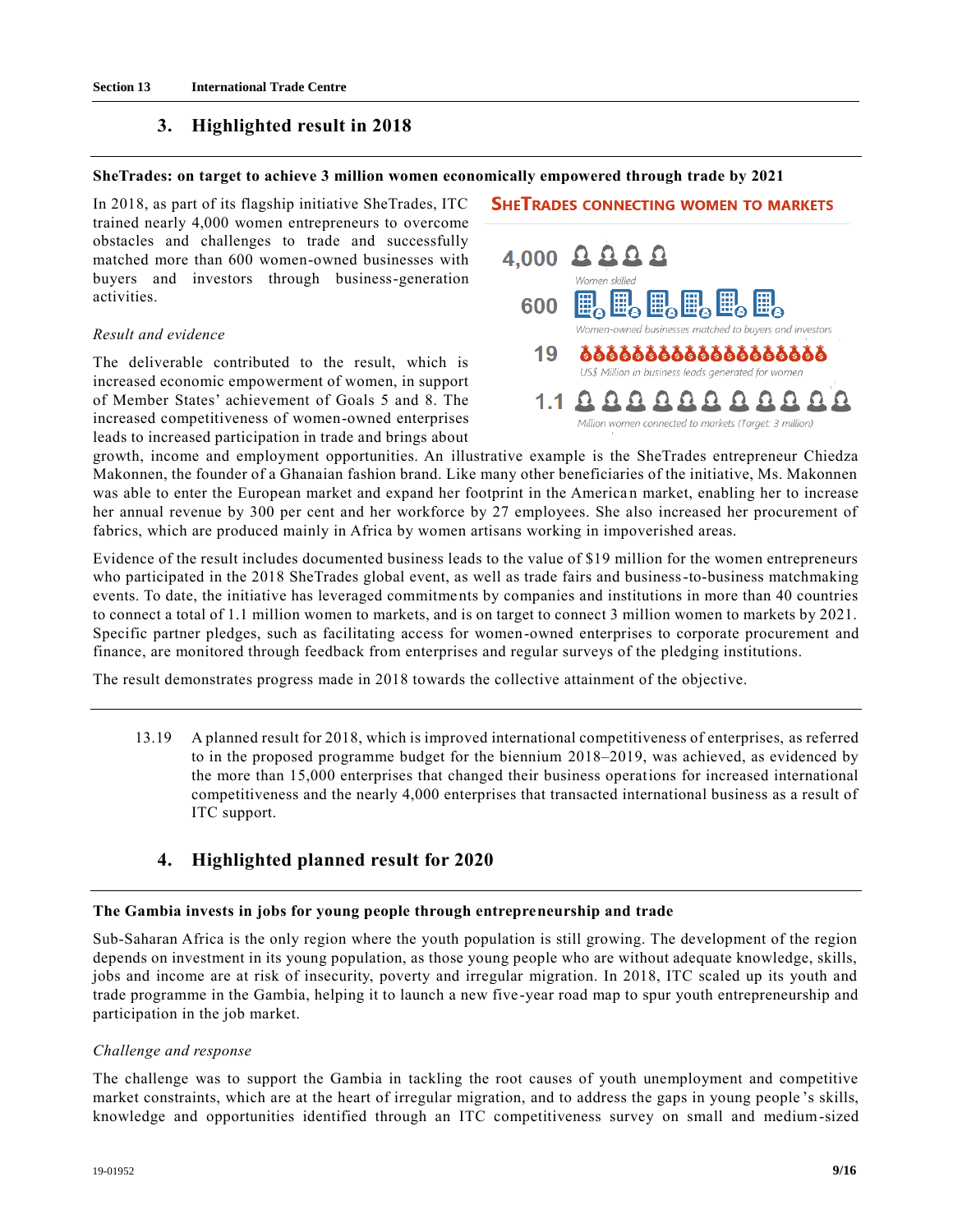enterprises of Gambian companies. This was deemed critical for the competitiveness of priority sectors for development and trade in the Gambia, namely, agribusiness, information technology and tourism, and for improving the prospects of Gambian young people for work, for starting and growing a business and for trade.

In response, for 2020, the programme will support the further implementation of the road map in order: (a) to strengthen young people's skills through enhanced technical and vocational training; (b) to increase the competitiveness of micro, small and medium-sized enterprises; and (c) to support youth entrepreneurship through business skills training and advisory services and by establishing financing opportunities for enterprises, in partnership with the United Nations Capital Development Fund and other partners. For example, ITC will support the delivery of a new nationwide campaign entitled "Make it in the Gambia roadshow", which will include orientation sessions, counselling, and skills fairs.

#### *Result and evidence*

The planned deliverable is expected to contribute to the result, which is improved youth employment, as well as participation in and awareness of entrepreneurship and trade. Evidence of the result, if achieved, will include the creation of 2,000 new jobs and the improvement of 2,000 existing jobs, as well as raised awareness among at least 100,000 young people about economic opportunities in the Gambia and the alternatives to irregular migration. Evidence of the result, if achieved, will also include: (a) data collected from individual beneficiaries, enterprises and training institutions, benchmarked against 2018 employment baselines; (b) inc reases in income and salaries; and (c) subscriber and web tracking, attendance sheets and audience estimates.

Similar initiatives are planned in six other African countries as part of the ITC Youth and Trade Programme, namely, Guinea, Kenya, Libya, Madagascar, Senegal and the United Republic of Tanzania.

The result, if achieved, will demonstrate progress made in 2020 towards the collective attainment of the objective.



*Performance measures: Gambian young people with increased awareness, and jobs created/improved*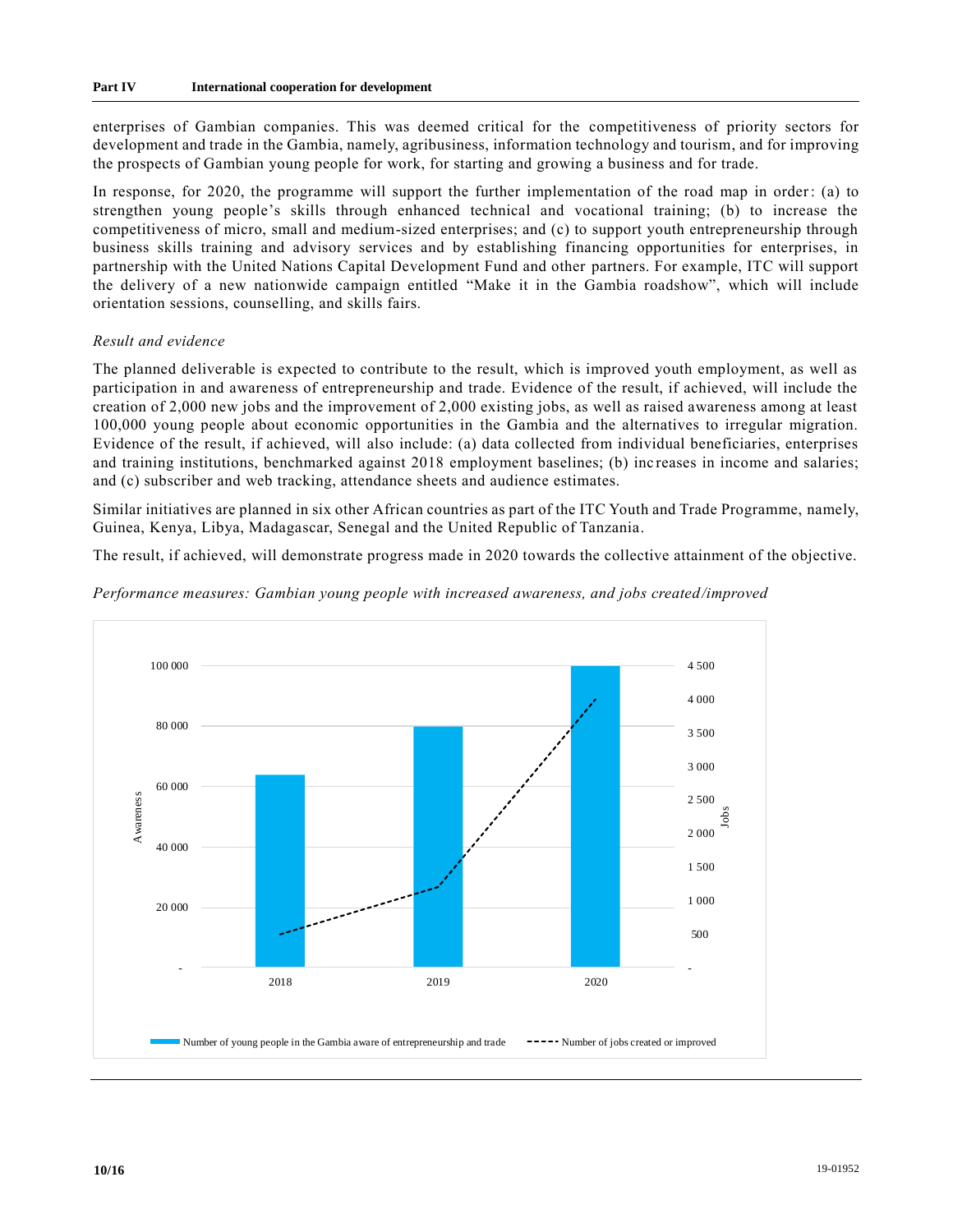#### **Section 13 International Trade Centre**

13.20 The following General Assembly resolution comprises the main mandate entrusted to the subprogramme: resolution 2297 (XXII), as reaffirmed by the Economic and Social Council in its resolution 1819 (LV). The subprogramme will continue to be guided by all mandates entrusted to it, which provide the legislative framework for its deliverables.

### **5. Deliverables for the period 2018–2020**

13.21 Table 13.1 lists all deliverables, by category and subcategory, for the period 2018–2020 that contributed and are expected to contribute to the attainment of the objective stated above.

Table 13.1

#### **Deliverables for the period 2018–2020, by category and subcategory**

|                                                          |                                                                    | 2018<br>planned | 2018<br>actual | 2019<br>planned | 2020<br>planned |
|----------------------------------------------------------|--------------------------------------------------------------------|-----------------|----------------|-----------------|-----------------|
| <b>Quantified deliverables</b>                           |                                                                    |                 |                |                 |                 |
|                                                          | A. Facilitation of the intergovernmental process and expert bodies |                 |                |                 |                 |
| Parliamentary documentation (number of materials)        |                                                                    | 4               | $\overline{4}$ | 4               | $\overline{4}$  |
|                                                          | Substantive services for meetings (number of three-hour meetings)  | 4               | $\overline{4}$ | 4               | 4               |
| B. Generation and transfer of knowledge                  |                                                                    |                 |                |                 |                 |
|                                                          | Field and technical cooperation projects (number of projects)      | 130             | 135            | 130             | 120             |
| Seminars, workshops and training events (number of days) |                                                                    | 2 500           | 2 8 0 0        | 2 900           | 2 900           |
| Technical materials (number of materials)                |                                                                    | 25              | 25             | 25              | 25              |
| Non-quantified deliverables                              |                                                                    |                 |                |                 |                 |
| <b>Substantive deliverables</b>                          |                                                                    |                 |                |                 |                 |
| Consultation, advice and advocacy                        |                                                                    |                 |                |                 |                 |
| Databases and substantive digital materials              |                                                                    |                 |                |                 |                 |
| D. Communication deliverables                            |                                                                    |                 |                |                 |                 |
|                                                          | Outreach programmes, special events and information materials      |                 |                |                 |                 |
| Digital platforms and multimedia content                 |                                                                    |                 |                |                 |                 |
| Library services                                         |                                                                    |                 |                |                 |                 |

### **6. Most significant relative variances in deliverables**

#### **Variances between the actual and planned figures in 2018**

13.22 The variance in seminars, workshops and training events was driven mainly by a higher number of training events, owing to an increase in the number and length of training events, as longer, more intensive and frequent training was found to be more effective for building the skills of beneficiaries, such as young people, migrants and refugees, due to diverse backgrounds and initial levels of knowledge.

#### **Variances between the planned figures for 2020 and 2019**

13.23 The variance in field and technical cooperation projects is driven mainly by a decrease in trade related technical assistance projects, owing to a consolidation of the ITC project portfolio in favour of larger-scale initiatives as part of the Centre's strategy to scale up its interventions. As referenced in paragraph 13.15, ITC will expand its country presence through multi-year, larger initiatives, working closer with local implementing partners, and pursuing more flexibility in implementation.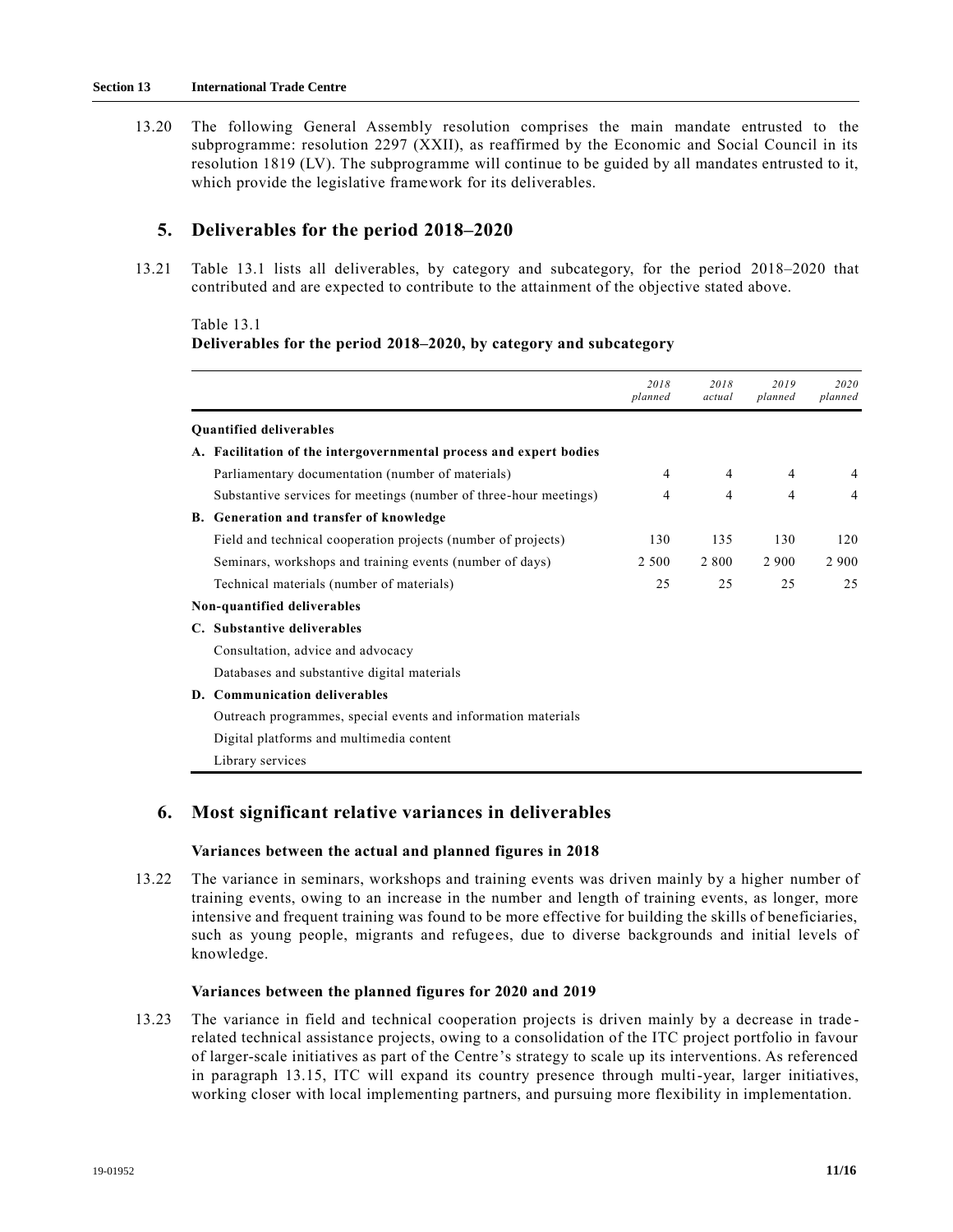# **B. Proposed post and non-post resource requirements for 2020**

### **Overview**

- 13.24 The General Assembly, in section I of its resolution [59/276,](https://undocs.org/en/A/RES/59/276) endorsed revised administrative arrangements for ITC as set out in the report of the Secretary-General [\(A/59/405\)](https://undocs.org/en/A/59/405). In conformity with those administrative arrangements, the full budget of ITC is denominated in Swiss francs and is funded equally by the United Nations and WTO. The United Nations share of the full ITC budget is disbursed as a grant.
- 13.25 The General Assembly has approved, on a trial basis, a change from a biennial to an annual budget period for the United Nations, while WTO will maintain its current biennial budget process; this has implications for the administrative arrangements relating to the ITC budget. Accordingly, the pres ent proposal for 2020 is put forward under an interim arrangement whereby both the United Nations and WTO will review the proposed resources for ITC during the second quarter of the year preceding the United Nations budget period for the year 2020 and the WTO budget period for the biennium 2020–2021. Under this interim arrangement, the format of the current report has been aligned with other budget sections so that a separate submission to the General Assembly later in the year is no longer required. The administrative arrangements will be suitably updated should the annual budget cycle be confirmed by the General Assembly.
- 13.26 The total resource requirements for 2020, comprising the full ITC budget in Swiss francs, projected extrabudgetary resources in Swiss francs, and the United Nations share of the ITC budget in United States dollars, are reflected in figure 13.I. Table 13.3 provides an overview of requirements for the full ITC budget in the amount of SwF 36,739,000 (after recosting), not including projected miscellaneous income of SwF 200,000. Net of income, the United Nations regular budget contribution to the full ITC budget is estimated at SwF 18,369,500 (i.e. 50 per cent of the full ITC budget of SwF 36,739,000), equivalent to a grant of \$19,397,600 at an exchange rate of SwF 0.947 to \$1.00.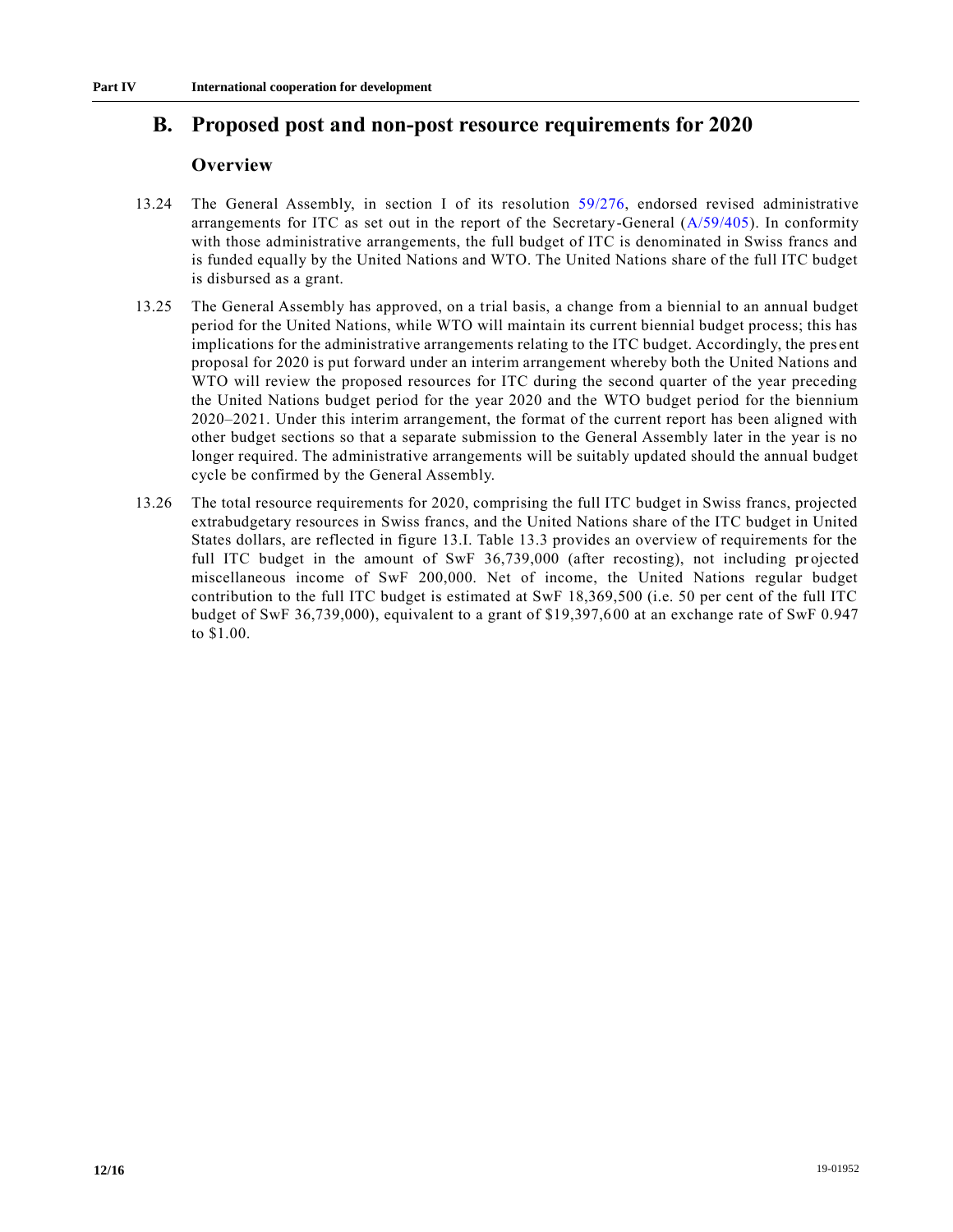### Figure 13.I **2020 in numbers**

|                                                     | <b>ITC full budget (Swiss francs)<sup>a</sup></b>                                                                        |  | <b>Extrabudgetary (Swiss francs)</b>                                       |  |  |  |  |
|-----------------------------------------------------|--------------------------------------------------------------------------------------------------------------------------|--|----------------------------------------------------------------------------|--|--|--|--|
|                                                     | <b>SwF 36.7 million</b> total resource<br>requirements <sup>b</sup><br>SwF 28.5 million post<br>SwF 8.2 million non-post |  | <b>SwF 75.8 million</b> total resource<br>requirements                     |  |  |  |  |
|                                                     | 32% of total resources                                                                                                   |  | 68% of total resources                                                     |  |  |  |  |
|                                                     | No change in real terms as<br>compared with 2019                                                                         |  | SwF 4.8 million: increase compared<br>with $2019$                          |  |  |  |  |
|                                                     | 160 posts<br>91 Professional and higher<br>69 General Service and related                                                |  | 20 posts<br>Professional and higher<br>9<br>11 General Service and related |  |  |  |  |
| <b>United Nations share (United States dollars)</b> |                                                                                                                          |  |                                                                            |  |  |  |  |
|                                                     | \$19.4 million total resource requirements <sup><math>c</math></sup><br>\$19.4 million non-post                          |  |                                                                            |  |  |  |  |

*Note*: Estimates after recosting.

- *<sup>a</sup>* Equally shared by the United Nations and the World Trade Organization.
- *b* Net of miscellaneous income of SwF 200,000.
- <sup>c</sup> An exchange rate of SwF 0.947 to \$1.00 is used to determine the United States dollar equivalent.

### Table 13.2 **Overview of financial and post resources by component, subprogramme and funding source**

|                                                                                | ITC full budget/United Nations share |                                           |          |                  | Extrabudgetary   |                 | Total                       |                  |            |
|--------------------------------------------------------------------------------|--------------------------------------|-------------------------------------------|----------|------------------|------------------|-----------------|-----------------------------|------------------|------------|
|                                                                                | 2019<br>appropriation                | 2020<br>estimate<br>(before<br>recosting) | Variance | 2019<br>estimate | 2020<br>estimate | Variance        | 2019<br>estimate            | 2020<br>estimate | Variance   |
| <b>ITC full budget: Financial resources (thousands of Swiss francs)</b>        |                                      |                                           |          |                  |                  |                 |                             |                  |            |
| Programme of work                                                              |                                      |                                           |          |                  |                  |                 |                             |                  |            |
| 6. Operational aspects of trade<br>promotion and export<br>development         |                                      | 36 196.0 36 196.0                         |          | 71 025.0         | 75 760.0         |                 | 4 735.0 107 221.0 111 956.0 |                  | 4 7 3 5 .0 |
| <b>ITC full budget: Post resources (number of posts)</b>                       |                                      |                                           |          |                  |                  |                 |                             |                  |            |
| Programme of work                                                              |                                      |                                           |          |                  |                  |                 |                             |                  |            |
| 6. Operational aspects of trade<br>promotion and export<br>development         | 160                                  | 160                                       |          | 20               | 20               |                 | 180                         | 180              |            |
| United Nations share: Financial resources (thousands of United States dollars) |                                      |                                           |          |                  |                  |                 |                             |                  |            |
| Programme of work                                                              |                                      |                                           |          |                  |                  |                 |                             |                  |            |
| 6. Operational aspects of trade<br>promotion and export<br>development         |                                      | 19 110.9 19 110.9                         |          |                  |                  | $\qquad \qquad$ | 19 110.9                    | 19 110.9         |            |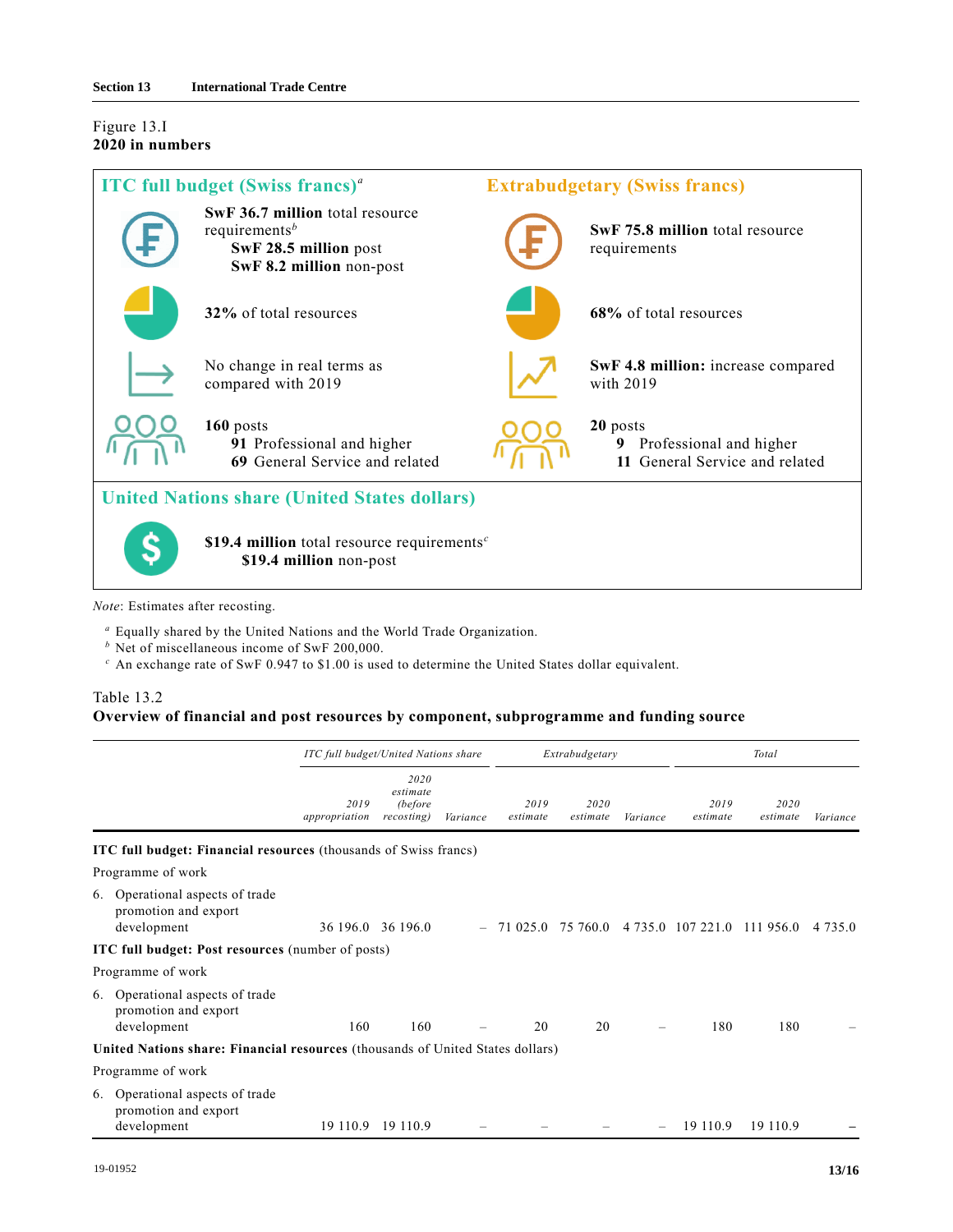### **Programme of work**

# **Subprogramme 6 Operational aspects of trade promotion and export development**

13.27 The proposed resources for 2020 reflect no change compared with the appropriation for 2019. Additional details are reflected in figure 13.II and tables 13.3 and 13.4. The proposed resource level provides for the full, efficient and effective implementation of mandates.

#### Table 13.3 **Subprogramme 6: evolution of financial and post resources (ITC full budget)**

(Thousands of Swiss francs/number of posts)

|                                                     |                     |                                   |           |                              | Changes |                  |                                           |                        |                                                 |
|-----------------------------------------------------|---------------------|-----------------------------------|-----------|------------------------------|---------|------------------|-------------------------------------------|------------------------|-------------------------------------------------|
|                                                     | 2018<br>expenditure | 2019<br>appropriation adjustments | Technical | New/<br>expanded<br>mandates | Other   | Total Percentage | 2020<br>estimate<br>(before<br>recosting) | Recosting <sup>a</sup> | 2020<br>estimate<br><i>(after</i><br>recosting) |
| Financial resources by main category of expenditure |                     |                                   |           |                              |         |                  |                                           |                        |                                                 |
| Post                                                | 27 999.3            | 28 012.3                          |           |                              |         |                  | $-28012.3$                                | 543.0                  | 28 555.3                                        |
| Non-post                                            | 7 600.4             | 8 1 8 3 . 7                       |           |                              |         |                  | 8 1 8 3 . 7                               |                        | 8 1 8 3 . 7                                     |
| <b>Total</b>                                        | 35 599.7            | 36 196.0                          |           |                              |         |                  | $-36196.0$                                |                        | 543.0 36 739.0                                  |
| Post resources by category                          |                     |                                   |           |                              |         |                  |                                           |                        |                                                 |
| Professional and higher                             |                     | 91                                |           |                              |         |                  | 91                                        |                        |                                                 |
| General Service and related                         |                     | 69                                |           |                              |         |                  | 69                                        |                        |                                                 |
| Total                                               |                     | 160                               |           |                              |         |                  | 160                                       |                        |                                                 |

<sup>a</sup> Represents the Swiss franc equivalent of recosting applied to the ITC full budget.

#### Figure 13.II

#### **Subprogramme 6: distribution of proposed resources for 2020 (ITC full budget)**

(Number of posts/thousands of Swiss francs)



*Abbreviations*: ASG, Assistant Secretary-General; GS (OL), General Service (Other level).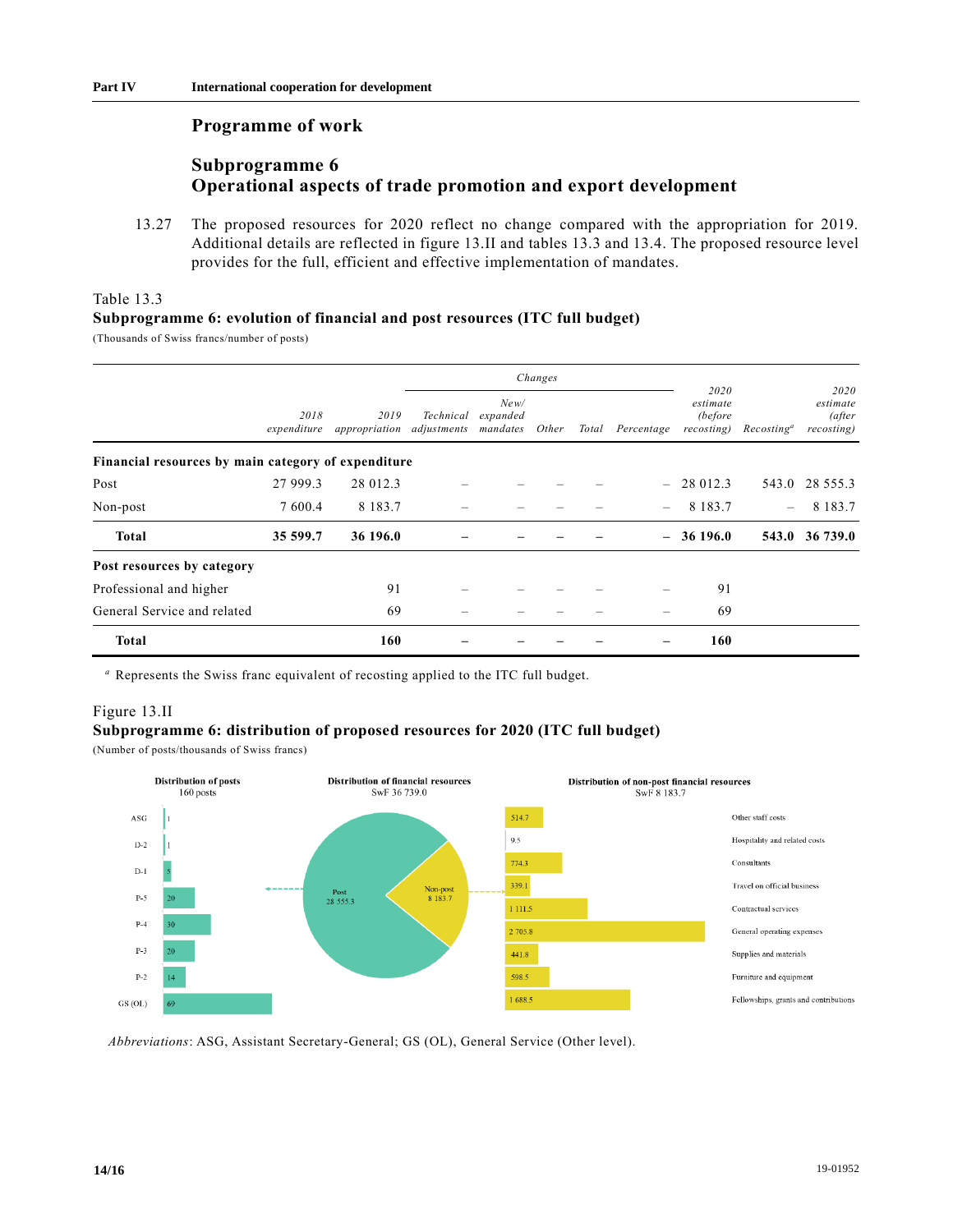#### Table 13.4

#### **Subprogramme 6: evolution of financial and post resources (United Nations share)**

(Thousands of United States dollars)

|                                                     |                     |                                            |           |                  | Changes |                        |                                           |           |                                          |
|-----------------------------------------------------|---------------------|--------------------------------------------|-----------|------------------|---------|------------------------|-------------------------------------------|-----------|------------------------------------------|
|                                                     | 2018<br>expenditure | 2019<br>appropriation adjustments mandates | Technical | New/<br>expanded |         | Other Total Percentage | 2020<br>estimate<br>(before<br>recosting) | Recosting | 2020<br>estimate<br>(after<br>recosting) |
| Financial resources by main category of expenditure |                     |                                            |           |                  |         |                        |                                           |           |                                          |
| Non-post                                            |                     |                                            |           |                  |         |                        |                                           |           |                                          |
| Grants and contributions                            | 18 679.8            | 19 110.9                                   |           |                  |         |                        | $-19110.9$                                |           | 286.7 19 397.6                           |
| <b>Total</b>                                        | 18 679.8            | 19 110.9                                   |           |                  |         |                        | $-19110.9$                                |           | 286.7 19 397.6                           |

13.28 The subprogramme is supported by extrabudgetary resources, estimated at SwF 75,760,000, as reflected in table 3.2. The resources would provide for 20 posts and non-post requirements and would enable ITC to implement its technical cooperation projects using the tools and knowledge base developed with regular budget resources. ITC continues to negotiate with donors for the funding of large-scale integrated programmes. In implementing its mandate, ITC focuses on those clients with the greatest need for its support. ITC intends to provide over 80 per cent of its country-specific technical assistance to priority countries: least developed countries, landlocked developing countries, small island developing States, sub-Saharan Africa, post-conflict and fragile States and small and vulnerable economies. In addition to country-specific projects designed in cooperation with national Governments, ITC services are also provided through a portfolio of multi-country, regional and global projects. ITC global public goods enable broad-based access to trade intelligence. The increase of SwF 4,735,000 as compared with the estimates for 2019 is due mainly to a projected increase in donor pledges for trade-related technical assistance.